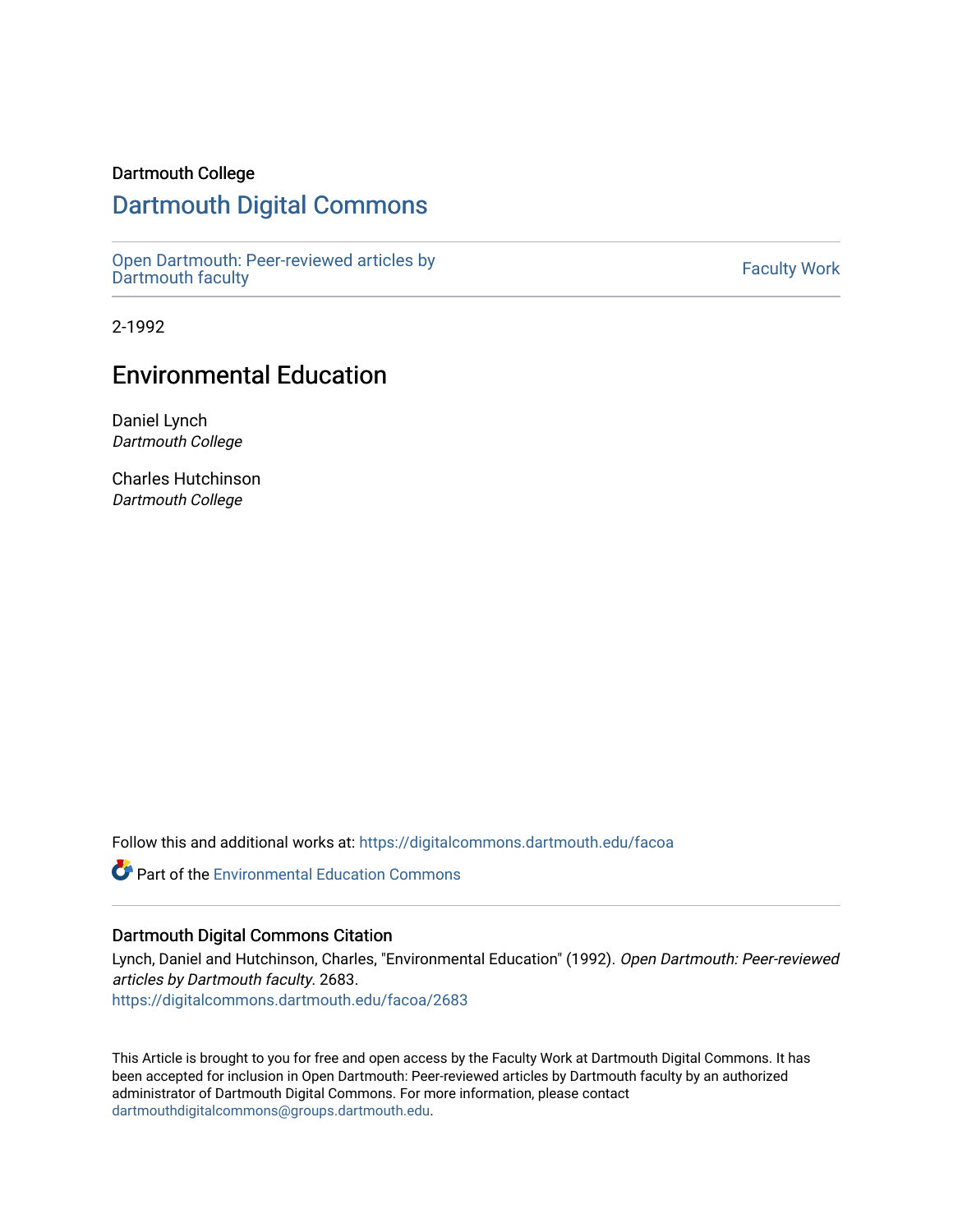This paper was presented at a colloquium entitled "Industrial Ecology," organized by C. Kumar N. Patel, held May 20 and 21, 1991, at the National Academy of Sciences, Washington, DC.

# Environmental education

(profession/ecology/industry)

DANIEL R. LYNCH AND CHARLES E. HUTCHINSON

Dartmouth College, Hanover, NH <sup>03755</sup>

ABSTRACT The need for <sup>a</sup> new profession devoted to environmental matters is asserted. The qualities of such a profession are sketched, and it is argued that new initiatives in environmental education are needed in the form of graduate, professional programs with primary emphasis on practice. An example 2-year program is presented. A fundamental requirement is scientific competence; undergraduate preparation in the sciences or engineering is mandatory. The graduate curriculum itself is built on three primary cores: environmental science and engineering, business and management, and public policy. Additionally, an environmental round table is proposed as a focal point for academic, industrial, governmental, and public discussion on environmental matters. The round table would provide oversight for the professional educational program and an affiliated research institute.

Over the past three decades there has been a remarkable transformation in public attitude toward the environment. Accompanying this revolution, and in part inspiring it, has been a widespread incorporation of environmental themes into education at all levels. Elementary school curricula are being infused with concepts of pollution, recycling, and renewable energy. Secondary school teachers are adding renewed emphasis on earth science and ecology and on environmental citizenship. At the university level, environmental studies programs have become common parts of liberal and scientific curricula, and we are seeing renewed emphasis on environmental issues within the basic sciences—physics, biology, chemistry, engineering sciences, and earth sciences. These emphases are inspiring advanced graduate research within the disciplines on environmental topics. Finally, professional schools have begun to incorporate environmental courses and specializations-environmental law, engineering, management, policy, and medicine. Across the entire landscape there is a ground swell of interest in environmental matters among the most talented of our young people, which was almost completely absent a generation ago.

These activities are now maturing in their own right and are making a remarkable contribution to both the breadth and depth of environmental insight. But particularly at the university level, the activity is necessarily diffuse, with special courses or units added at the margin to already overstuffed curricula and with environmental research added as another specialty to already over-articulated disciplines.

The entire academic enterprise needs, therefore, a focal point. This focus needs to be sufficiently clear and authoritative to express the environmental challenge as perhaps the greatest single challenge of our time and to fully engage the hearts and minds of our students. The central issue is ecology

in its most general form-how to sustain a rapidly growing and (necessarily) industrializing global population without provoking a Malthusian climax. While this is an old issue, there are new facts. In large portions of the world today we are witnessing a Malthusian outcome. Historically, we have relied upon technology to keep pace with population pressure. But it is now apparent that worldwide propagation of established industrial technology is likely to have catastrophic results in terms of global environmental quality and natural resources. An appropriate "metaphysics" relative to industrial technology is urgently needed—the knowledge and vision needed to inspire, control, and accompany continued industrial development in an environmentally sound and sustainable manner.

Accompanying the need for the advancement of environmental knowledge, there is a concomitant need for authoritative environmental leadership in the form of dedicated practioners across the organizational landscape, with continuing exposure to environmental research and a shared commitment to objective environmental analysis.

#### A New Profession

The environmental challenge is permanent-it will never go away. Because of this permanence, it is appropriate to anticipate the development of a new profession, focused fundamentally on the environment and standing alongside the established professions. This new profession would be devoted to synthesizing the diverse branches of environmental knowledge and research into a workable whole; to defining a suitable ethic relative to the environment; to developing the competent practice of environmental management in government and industry; and to maintaining a vigorous, independent research program focused on emerging problems.

We argue that <sup>a</sup> pressing educational priority lies in the development of this new profession. Because the intellectual challenge is broad and fundamental, it cannot and should not be attempted entirely at the undergraduate level. To do so would sacrifice other essential educational objectives, including those related to mastering one of the traditional intellectual disciplines. Further, the education we propose demands a practice-oriented approach, inappropriate in the general undergraduate context. An emphasis on postgraduate, professional education makes explicit the pressing critical need for practitioners with advanced preparation, drawn from the leadership ranks of college graduates. Finally, professional education would serve the balance of the educational spectrum, generating case studies and other instructional materials for undergraduate courses as well as identifying key research issues for affiliated Ph.D. programs.

The need for such a profession is illustrated by the polarity which characterizes much of the present environmental dialog. We may identify several related poles:

The publication costs of this article were defrayed in part by page charge payment. This article must therefore be hereby marked "advertisement" in accordance with 18 U.S.C. §1734 solely to indicate this fact.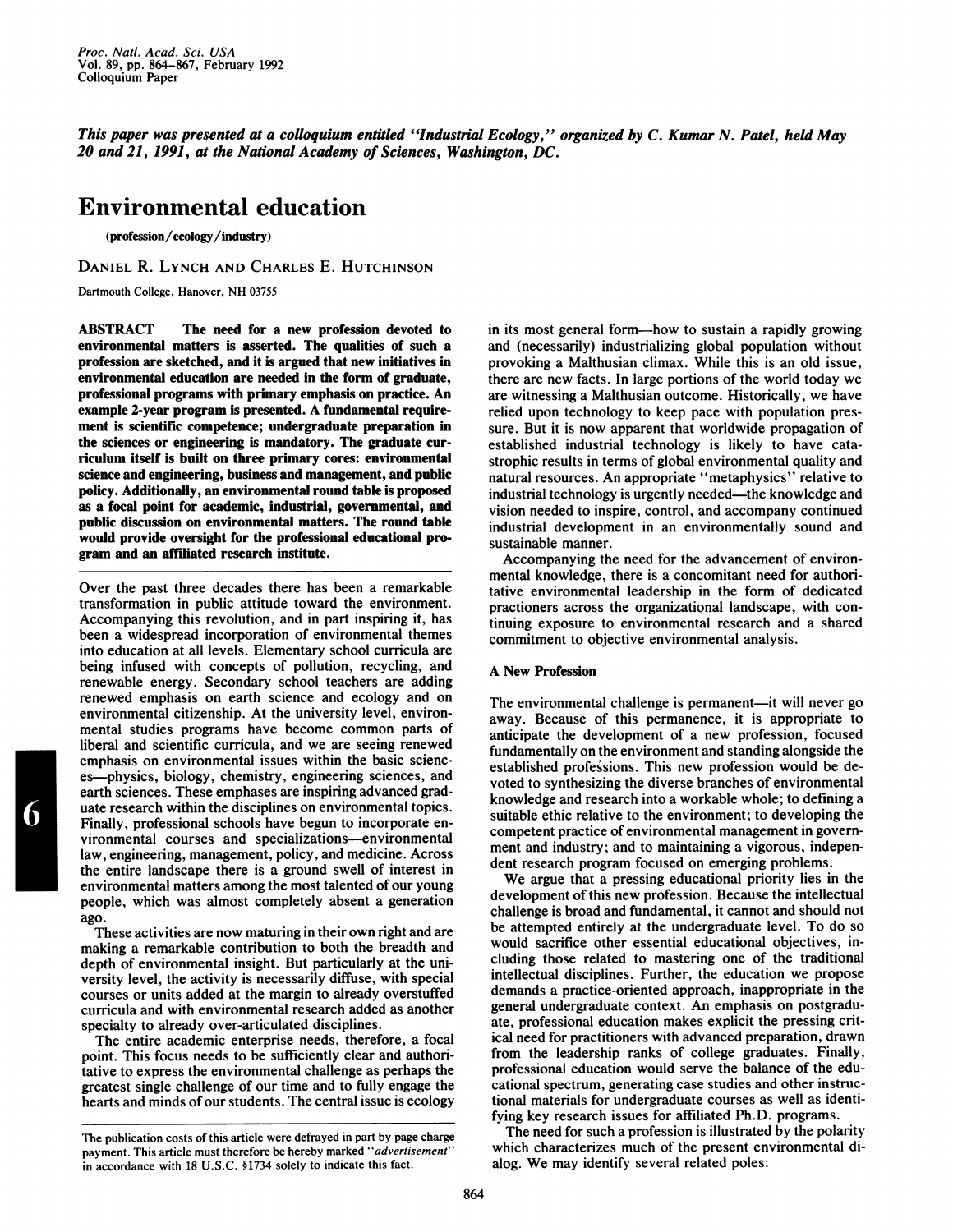| conservation     | development  |
|------------------|--------------|
| environmentalist | technologist |
| regulator        | pollutor     |
| public goods     | free market. |

On the left we generally find the recognition that less consumption and sustainable technology is necessary, while on the right we find the legitimate aspirations of the developing world. The vacuum between these views and the vigor with which they are expressed illustrate the centrality of the environmental problem. There is a desperate need for an objective common ground among these poles, consisting of a workable set of theories, practices, and norms. In fact, real environmental progress demands such an intellectual and practical synthesis.

Into this vacuum it is easy to project a professional group with members active on both sides-in government, industry, and private practice-but with independence from these institutions, self-governence, and authority conveyed through some form of competence-based qualifying procedure. Such professionals would, over time, redirect the environmental debate toward cooperative management rather than adversarial regulation.

Abstract definitions of "profession" abound and are controversial. For example, Millerson (1) distilled from the literature a list of 23 elements that have been used in defining the professions. As reviewed by Johnson (2), among the most frequently used are

- skill based on theoretical knowledge,
- $\bullet$  the provision of training and education,
- testing the competence of members,
- organization,
- $\bullet$  adherence to a professional code of conduct, and
- altruistic service.

An environmental profession with these traits would fill the vacuum among the poles, and is desperately needed.

The process of professionalization is complex and difficult to abstract or generalize. Wilensky (3) observes the following natural progression in the United States: (i) the emergence of a full-time occupation,  $(ii)$  the establishment of a training school,  $(iii)$  the founding of a professional association,  $(iv)$ political agitation directed toward the protection of the association by law, and  $(v)$  the adoption of a formal code. The first step has already begun. Large numbers of full-time positions in science, law, business, medicine, engineering, and public policy are already devoted to environmental matters. The various professional schools serving this diffuse group have been busy adding focus on the environment, as mentioned above. These people are the seed of the emerging environmental profession.

We arrive, then, at the second step-the establishment of professional education focused on the environment.

#### Distinctively Competent Graduates

"Skill based on theoretical knowledge" is absolutely necessary as a starting point. If any independence and authority is to be achieved, it must derive from obvious competence within defined limits of knowledge. A first principle of any professional school must therefore be that its graduates have distinctive competence, which was developed as a student. The preceding discussion suggests an overall educational theme as follows:

the development and propagation of a comprehensive "ecology" that emanates from a core of professed principles; that includes humans, corporations, and the biosphere; that recognizes industrial activity as necessary; and that recognizes the potential and limitations of technology.

Supporting this goal, we define the following distinctive traits:

- competent environmental analysts using scientific and quantitative tools;
- $\bullet$  creativity—i.e., capable of marshalling the creative force of technology toward the design of sustainable industrial activities;
- an understanding of the roles of science, technology, regulation, and economics in structuring industrial as well as individual behavior relative to the environment; and
- ability to "get things done" within the complex of corporate and government activity.

Finally, knowledge and skill alone are insufficient in the absence of a clear and open statement of adherence to a professional ethic. Such an ethic will have to derive from the requirement for balanced, objective analysis within defined limits of knowledge and competence.

#### A Model Professional School

Academic Program. An appropriate educational model is the 2-year professional school. Undergraduate preparation in the sciences or engineering is required, with preference for some years of related experience. An in-residence program of study would be structured around three primary academic cores (Fig. 1).

(i) Environmental sciences and engineering. The sense of competence is science-based in this model. It is assumed that students have mastered one of the conventional scientific disciplines; the graduate curriculum must necessarily broaden the science base beyond conventional disciplinary bounds. Key interdisciplinary offerings in earth sciences and ecology are essential, as is an emphasis on the potential of technology. Some specialized coursework is desirable, as in conventional MS programs; but the conventional independent thesis requirement is replaced by the "capstone activity" (below) which is group-based.

(ii) Management science. Professional practice demands that graduates function effectively within large organizations,



FIG. 1. Academic structure of a 2-year professional degree program. Scientific undergraduate preparation is required; core study in three major areas is supplemented by a comprehensive team project in year 2.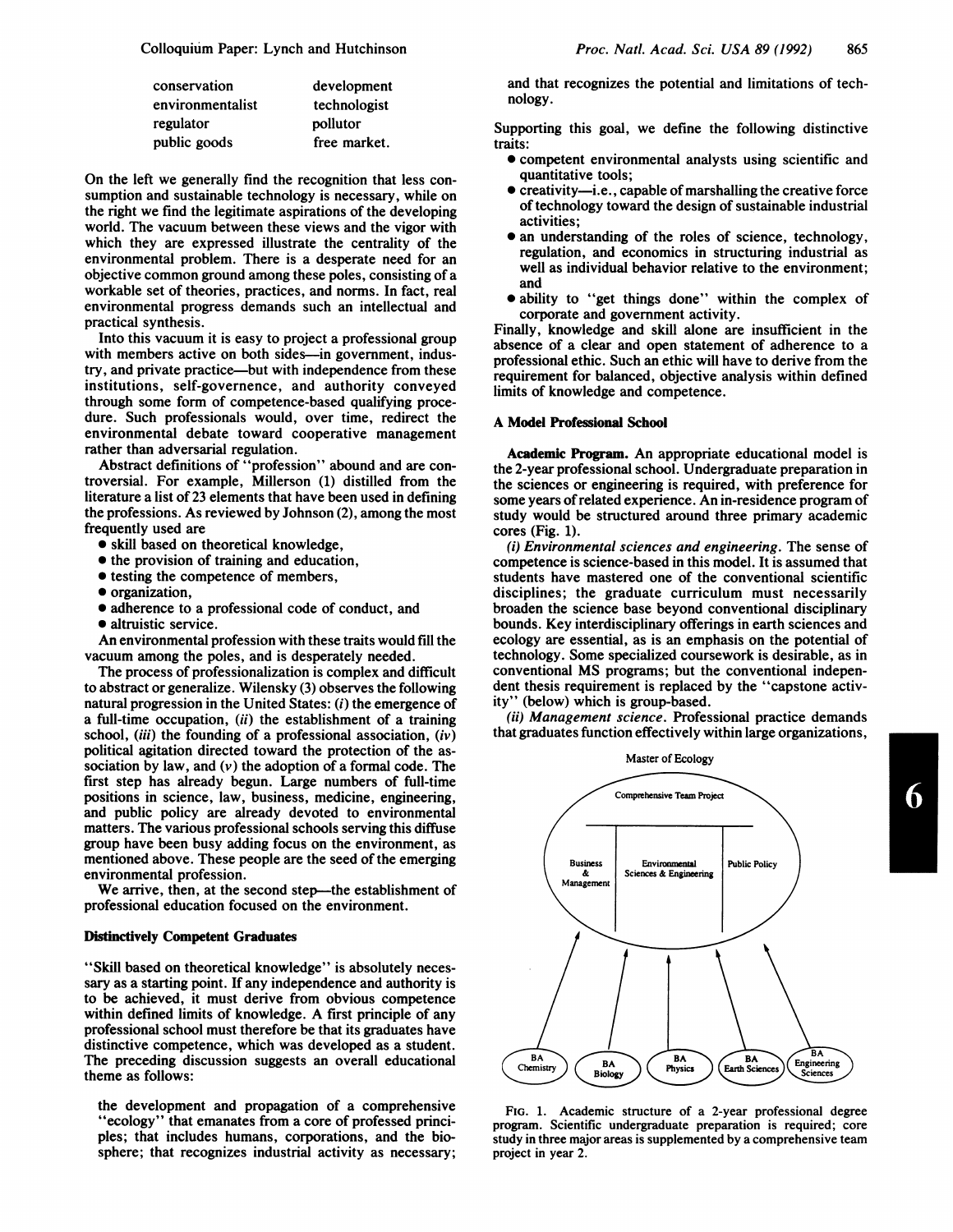or at least address their efforts toward the actions of industrial and government clients. Accordingly, key aspects of management are necessary, including accounting and finance, organizational behavior, production management, quality assurance, and human relations. A thorough understanding of economic theory is necessary, sufficient to support sound decisions in both public and private sectors and an understanding of private-sector response to public-sector initiatives.

(iii) Public policy. Reflecting the essential nature of environmental quality, in-depth study of the economics of externalities, public goods, and natural resources is necessary. Further, a thorough grounding in the instruments of public policy is required, including regulation, legislation, taxation/ subsidy, and publicly owned means of production. A full working knowledge of contemporary environmental law and its historical underpinnings is essential.

An additional program element is professional ethics. This is a critical priority, being a basic requirement for the legitimization of a new profession. The development of an appropriate professional ethic would have to be given special attention in the formative years.

Upon these three cores would stand a capstone activity, focused on a real industrial problem. This capstone activity would be structured around and would emphasize a teamwork approach; problem-solving; the whole problem, including scientific, legal, regulatory, and corporate aspects; a practical implementation of specific solutions in the given institutional context; and communication of results to diverse audiences. Such a capstone experience calls for intensive corporate involvement, in the form of visiting faculty and on-site assignments of project teams, as well as providing the specific problems to be addressed.

Students would require two academic years to complete such a curriculum. The intervening summer would be devoted to an internship in government, industry, or public service, which would be organized and supervised as a curricular element. The internship program would be a key outreach activity, propagating the knowledge base and bringing back to the program the materials, contacts, and substance for case studies and capstone projects.

We entitle this degree "Master of Ecology." This title emphasizes the interaction of humans and their organizations within the environment. It goes beyond the study of the environmental media alone and extends the ecological perspective to include corporate and government agents and industrial activity. (For the moment, we ignore the inevitable conflict of nomenclature with the established ecological discipline. One is tempted to add qualifiers such as industrial or human ecology; but these suggest a narrowing of ecological focus rather than the expansion we propose.)

Research Institute. In addition to establishing a flow of distinctive graduates, a model professional school must be proactive in defining critical research priorities based on emerging problems, technologies, and public policy issues. An affiliated research institute would focus and amplify faculty and student activity through professional staff and ongoing Ph.D. research, organized through conventional university departments. This extension to advanced research students and faculty is an indispensable element; like the internship program, it is an outreach activity that works both ways: it informs the research agenda about critical environmental priorities, and it infuses the professional curriculum with new knowledge.

Environmental Round Table. We propose an environmental round table as depicted in Fig. 2, where academic, corporate, and government executives would work together in guiding the development of this new profession. In particular, the round table would provide guidance in the development of curriculum, notably in the contribution of case



FIG. 2. The Environmental Round Table: a structured discussion of environmental matters among all constituencies, focused on guiding educational and research activities as well as informing public dialog.

materials, capstone projects, and visiting faculty. The round table would also oversee the research institute and help to shape its programmatic themes. It would organize key outreach activities, including the convening of open dialog among the public, scientists, corporations, and government on critical environmental issues. Finally, the round table would be active in identifying appropriate professional roles and career paths for graduates and in encouraging the development and legitimization of <sup>a</sup> new professional society, actively engaged in practice in both government and industry, but independent from both.

#### An Agenda for Leadership

The establishment of this new professional education requires energy, vision, and coordinated leadership on several fronts.

Deans, Provosts, and Presidents. University administrators must articulate the primacy of the environmental challenge and the depth of the intellectual commitment required, legitimize scholarship and teaching in this arena, support faculty in the risky business of defining new academic ground, and coordinate all academic constituencies toward institution building.

Faculty. Individual faculty will have to take the intellectual risks associated with new fields of scholarship and reaffirm the importance of professional graduate education relative to narrow, discipline-oriented research. In particular, new curricula have to be developed that can be taught to a diverse, interdisciplinary graduate population. Conventional scientific subdisciplines will have to be merged in course work, without the support of extensive prerequisites. On the management and policy side, new curricula are needed that take advantage of the quantitative skills acquired through undergraduate preparation in the sciences.

Corporations. Industrial leadership is crucial at many levels. Participation in the environmental round table is essential. An active internship program requires high-level corporate emphasis, as does the academic participation of executives and environmental managers as visiting facultyin-residence. Finally, and most importantly, corporations will ultimately employ many of the graduates of such a